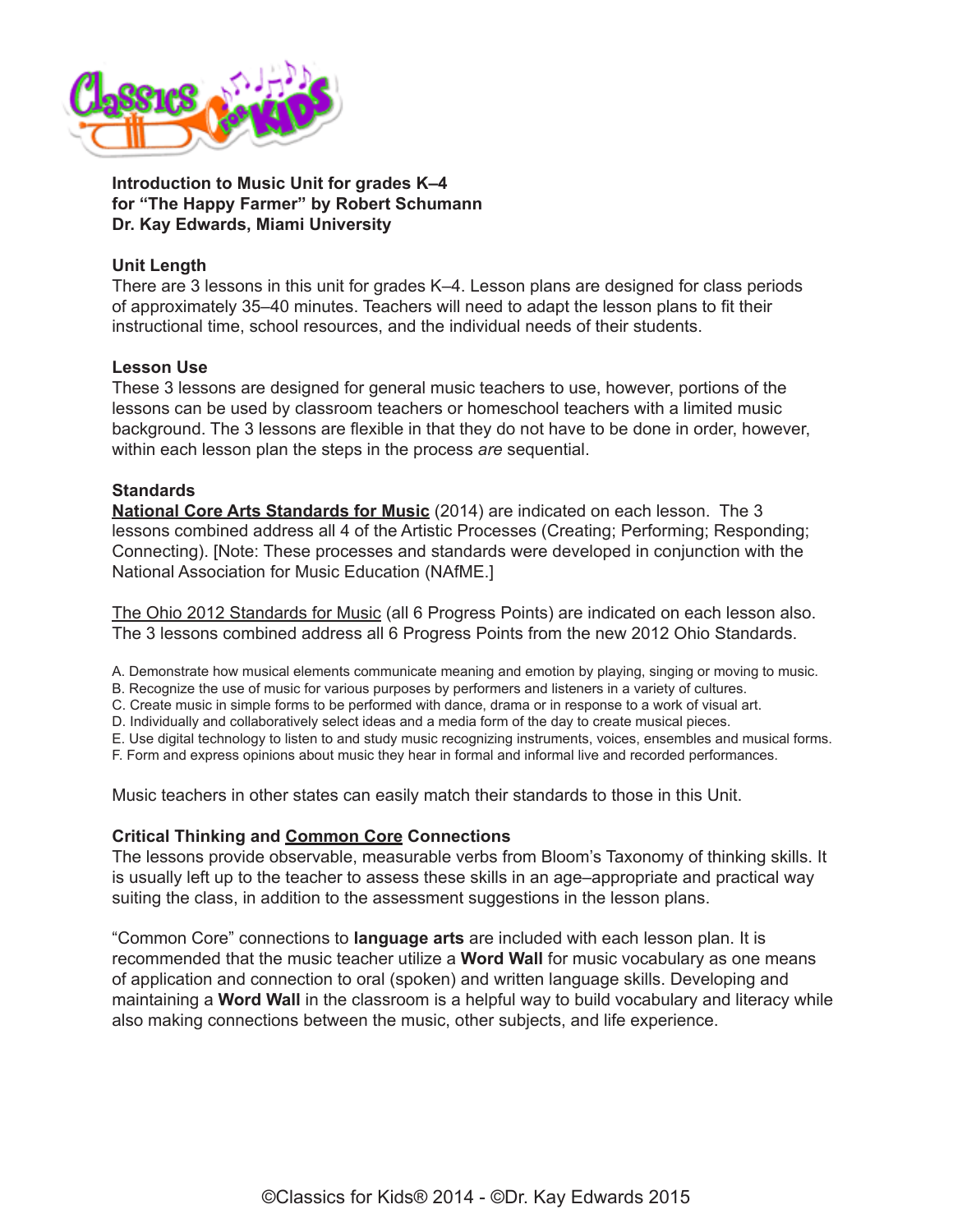

## **Other Connections and Differentiation of Instruction**

Connections to other subject areas are paired with a variety of creative hands-on, tactile, and kinesthetic experiences as students develop a wide range of concepts and skills. In addition to language arts, subjects such as science (farming) and creative movement or dance are incorporated into this set of lessons. The set of three lessons were constructed to provide instruction for the three major types of learners, identified by learning theorists Barbe and Swassing: (1) visual, (2) aural/oral, and (3) tactile/kinesthetic learners.

Through active engagement with the music, most of the students will have opportunities to explore "body, mind, and 'heart'" – the emotion of music and a way of expressing its elements.

# **Other Learning Theorist Influences for this Collection**

Harvard researcher Howard Gardner's Theory of Multiple Intelligences identifies music as a distinctly separate type of intelligence all learners are likely to have or utilize in learning and suggests that, among the multiple intelligences, music may be the first to emerge in an individual.

The activities in this set of lessons also address the three domains of learning identified by Benjamin Bloom: (1) cognitive, (2) affective (expressing emotion and feeling), and (3) psychomotor. Certainly, the technique of active, experiential learning is one described as most meaningful by a majority of effective practitioners and researchers alike.

The work of Jean Piaget identifies developmental stages of young children: sensorimotor (birth–2 years old); preoperational (2–7 years old); concrete operational (7–11 years); formal operational (11–14 years). Of these, the preoperational and concrete operational stages are the children for whom this collection is most developmentally appropriate (Kindergarten through 6th grade). In these stages, children learn to use language to construct learning, and learn best from concrete objects; listening, in this case, should be paired with concrete experiences through playing instruments, moving, analyzing and describing, creating of some kind (improvising, arranging, or composing), and relating the learning thematically to other subject areas.

Lev Vygotsky's theory about the interaction of a learner with others and the concept of scaffolding new learning upon previous experience is another social learning model influence for this collection, as is the work of Mildred Parten, who in the 1920s identified a hierarchical types of social play in young children that is viable to this day. The spirit of the work of Maria Montessori reminds us to allow young children to explore independently with guidance from the teacher, who is more of a facilitator to help the individual child be a self-directed learner.

Jerome Bruner, credited with the idea of a *spiral curriculum* in which concepts and skills are revisited in successive years, is highly influential in the lesson guides, which return to the same musical elements but in more sophisticated ways. His stages of sequential learning labeled as enactive (using physical action), iconic (using pictures as representation), and symbolic (using symbols, as with standard music notation) provided a model for applying Bruner's principles to music instruction.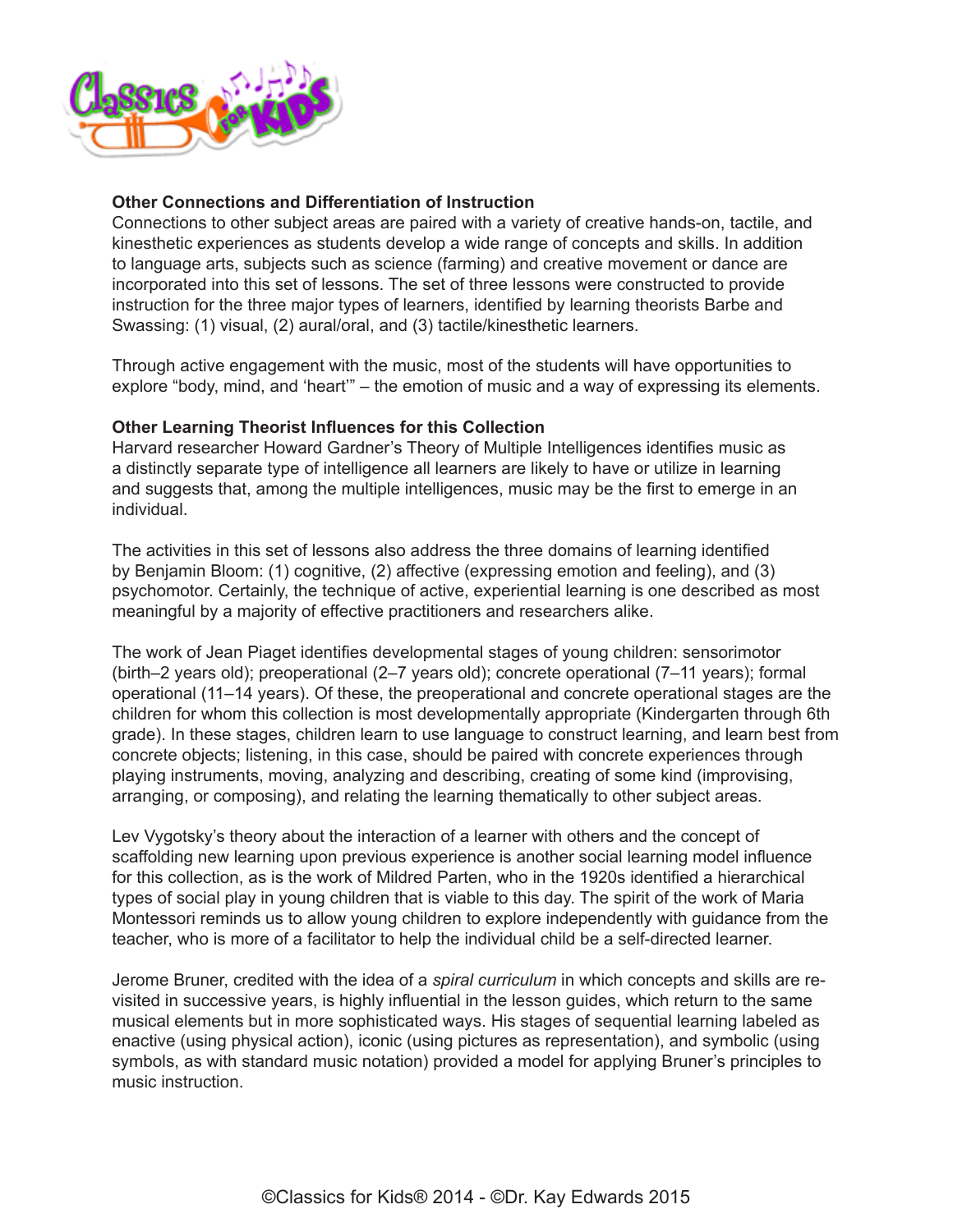

## **Overview**

Conceptual Learning and Objectives/Outcomes (student learning outcomes or behavioral objectives) are indicated on each lesson. Over the 3 lessons, the Concept Areas of Rhythm (Steady Beat) and Form are used. Skills developed over the 3 lessons are Moving, Listening, Analyzing, Performing, Creating, and Relating music to other subject areas such as farming, patterns/structure, and dramatizing.

# **The lessons for Schumann's "The Happy Farmer" for grades K–4 are:**

| Lesson $#1$ : | <b>Figuring out the Form</b>          |
|---------------|---------------------------------------|
| Lesson #2:    | Moving to the Steady Beat and Form    |
| Lesson #3:    | Tapping and "Reading" the Steady Beat |

The length of the *Classics for Kids, Vol. 2* recording for this work is 50 seconds.

# **Prior Knowledge**

It is helpful for students to have had prior experience moving to different kinds of music while using their gross and fine motor skills; looking and listening for patterns of sound; listening to and dramatizing a story; following icons or pictures of sound while hearing it; and playing instruments.

# **Other prior knowledge could include:**

- experience with patterns of all kinds
- knowing what an ostinato is (a repeated pattern)

### **Materials and Equipment**

Each lesson indicates the required materials and equipment. Whenever playing a recording, it is important to have a high-quality sound system and use a high-quality recording. The *[Classics](https://secure2.convio.net/cpr/site/Ecommerce/1029952731?VIEW_PRODUCT=true&product_id=1080&store_id=1101)  [for Kids](https://secure2.convio.net/cpr/site/Ecommerce/1029952731?VIEW_PRODUCT=true&product_id=1080&store_id=1101)* **CD** or website with [free Naxos audio files](http://www.classicsforkids.com/music/hearthemusic.php) are very helpful in this regard, but your playback equipment is equally important. It should be better than that from a typical computer's speakers.

*Special Note:* Any indications for the recording time (minutes:seconds) may vary slightly on different playback systems.

In the event that iPads are available for all students to use: [The Tapping page for this selection](http://www.classicsforkids.com/downloads/schumann/HappyFarmer_TappingPage.pdf) would be particularly effective on iPads, allowing the students tactile learning as they tap along to the steady beat of "The Happy Farmer" using the page. If you have tried this with your class, please let us know if it "value-added" to the listening experience.

## **Instructional Plans (Lesson Plans)**

Each lesson plan has been designed specifically for the grade K-4 age group, although music teachers may have to adapt portions of each plan. All of the types of activities in the plans have been "teacher-tested" (or are currently being tested) and are easy-to-follow, set up in a format similar to many music series textbooks. Step-by-step guidelines are given under the "Sequence" portion of each lesson. Bear in mind that some external website resources may change periodically.